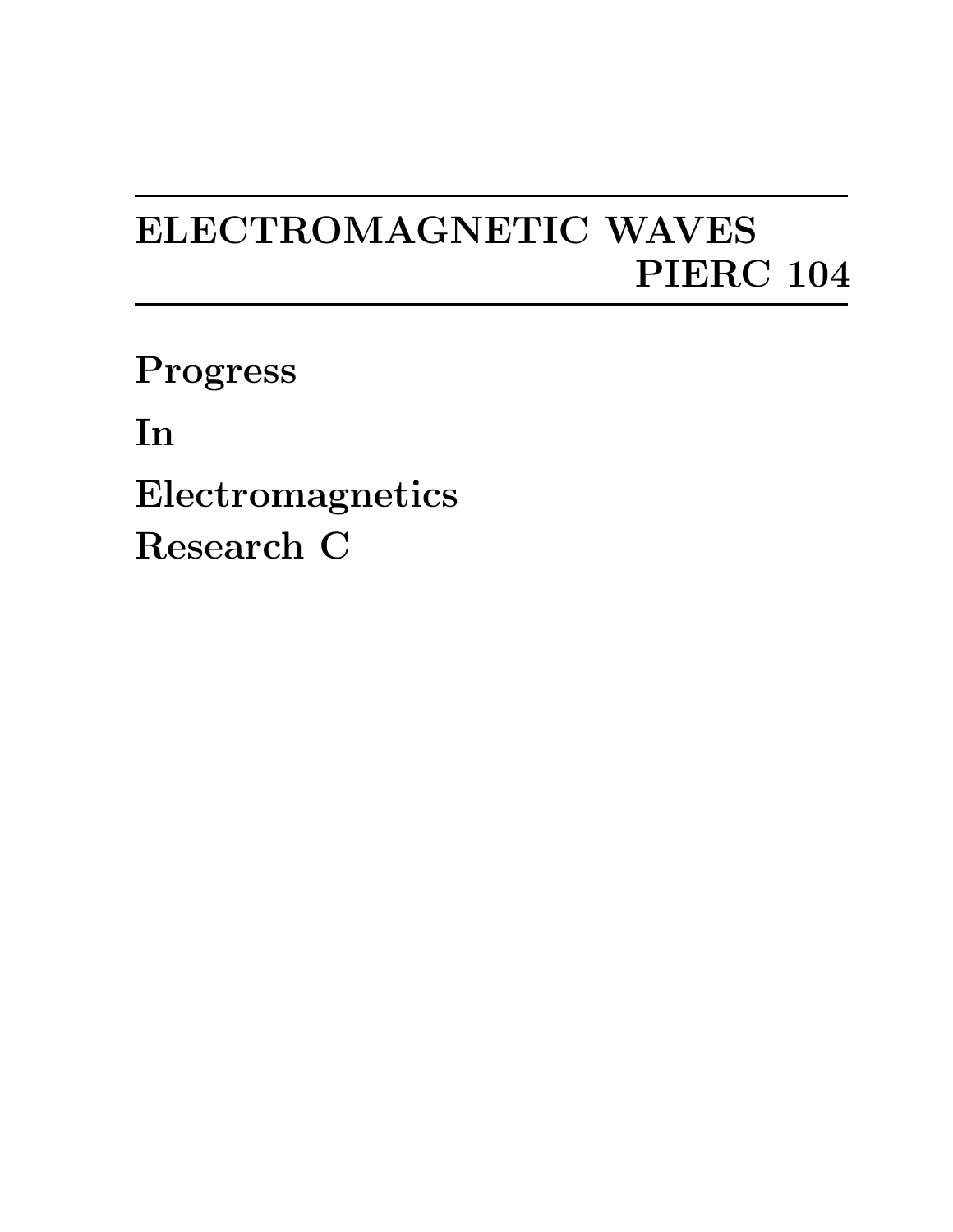°c 2020 EMW Publishing. All rights reserved.

No part of this publication may be reproduced. Request for permission should be addressed to the Publisher.

All inquiries regarding copyrighted material from this publication, manuscript submission instructions, and subscription orders and price information should be directed to: EMW Publishing, P. O. Box 425517, Kendall Square, Cambridge, Massachusetts 02142, USA.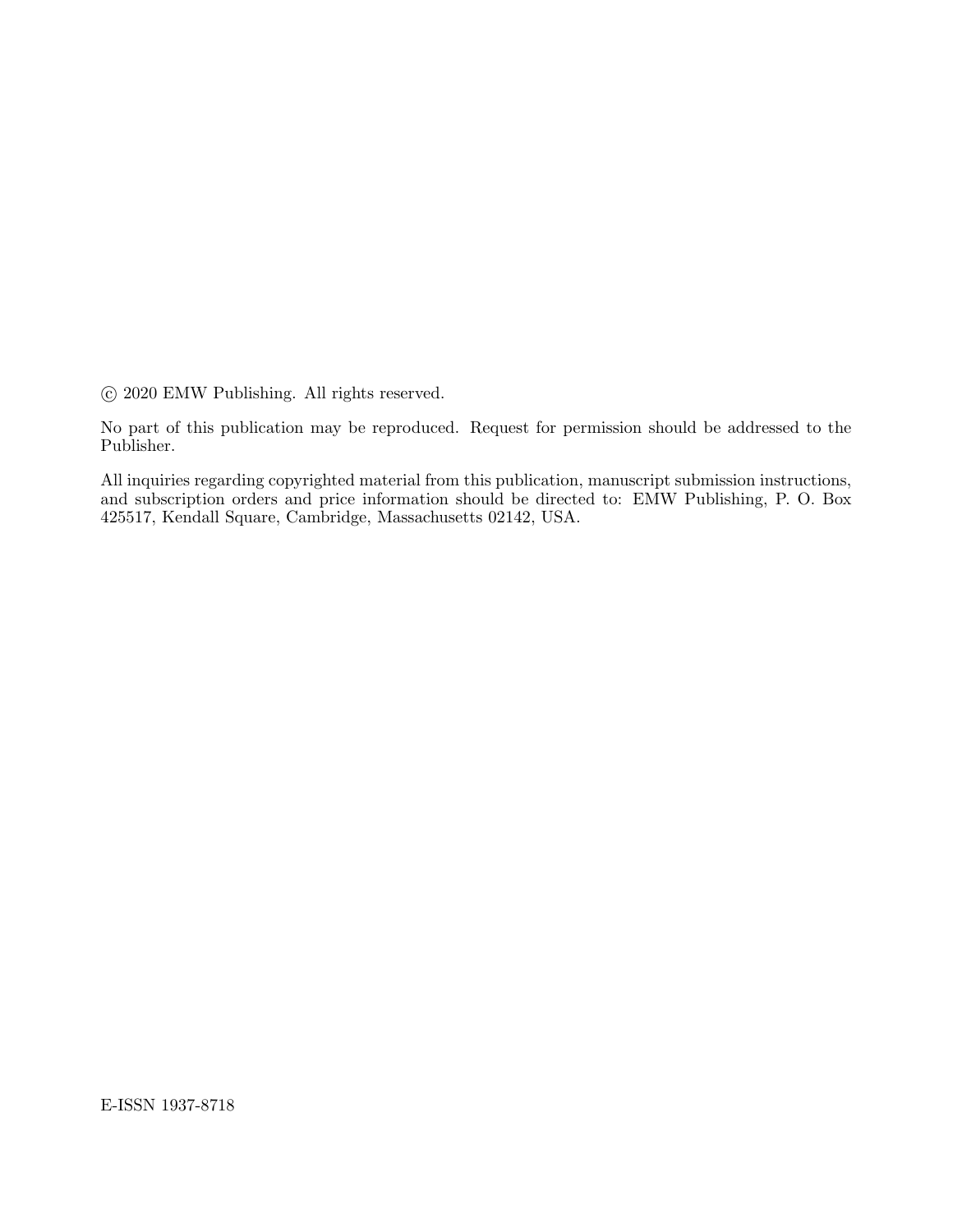## ELECTROMAGNETIC WAVES PIERC 104

Progress In Electromagnetics Research C

Chief Editors: Weng Cho Chew and Sailing He

EMW Publishing Cambridge, Massachusetts, USA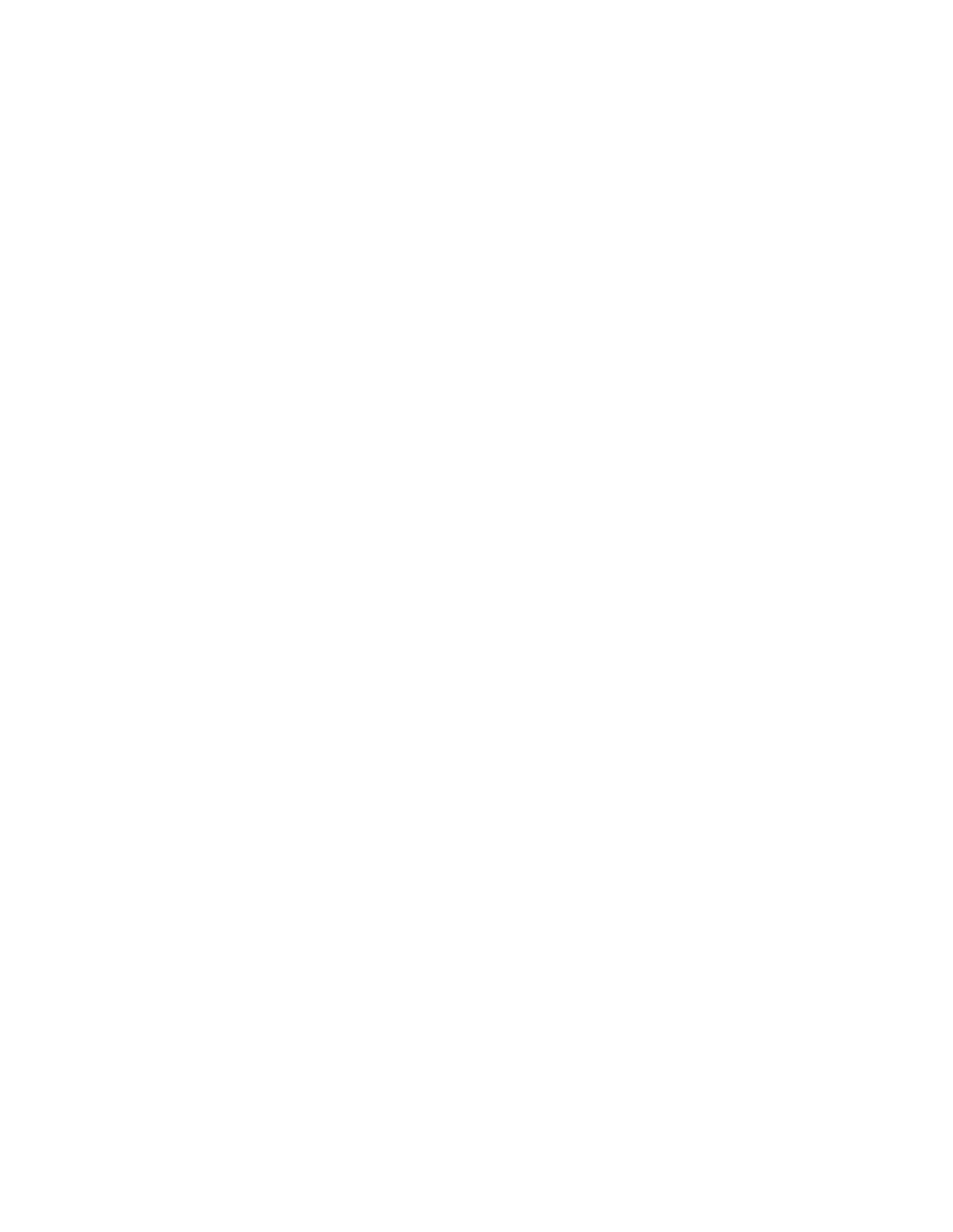## **CONTENTS**

| Investigation of Dominant Wave Mechanism and Optimal Antenna Excitation for<br><b>Body-Centric Wireless Propagations</b>                                           |
|--------------------------------------------------------------------------------------------------------------------------------------------------------------------|
| Daniel Ugochukwu Agu, Mary Leece, Jose Alcala-Medel, Anna Sahdev, Jim Lim                                                                                          |
| E-Shape Microstrip Antenna for Dual Frequency WLAN Application                                                                                                     |
| -13                                                                                                                                                                |
| An Improved Calculation Method for Static Capacitance in Inductor Windings<br>Mingxing Du, Yuxiao Zhang, Hongbin Wang, Ye Tian, Ziwei Ouyang, and Kexin Wei<br>25  |
| Design of Airborne Radome Using Novel Temperature Dependent Electromagnetic<br>Modeling                                                                            |
|                                                                                                                                                                    |
| A Compact Quad-Port Band-Notched MIMO Antenna for Wi-MAX Application with<br>Low Mutual Coupling                                                                   |
| 53                                                                                                                                                                 |
| Transient Response of Microstrip Patch Antenna Loaded on a Vehicle Platform<br><b>Illuminated by Electromagnetic Pulse</b>                                         |
| 69                                                                                                                                                                 |
| Impact of Users' Finger on the Amount and Direction of Radiated Power from a 28 GHz<br>4-Element MIMO Antenna Mobile Terminal                                      |
| Ahmed Mohamed Elshirkasi, Azremi Abdullah Al-Hadi, Ping Jack Soh, Mohd Fais Mansor<br>85                                                                           |
| Reduction of Cogging Torque and Improvement of Electrical Parameters in Axial Flux<br>Permanent Magnet (AFPM) Synchronous Generator with Experimental Verification |
| 99                                                                                                                                                                 |
| Analysis and Design of Two-Slot Antennas for Wireless Communication Applications                                                                                   |
| Half U-Slot and Rectangular Slot Loaded Nearly Square Microstrip Antennas for<br><b>Wideband Response</b>                                                          |
|                                                                                                                                                                    |
| A Study of an Inversion Model for Sea Ice Thickness Retrieval Using Simulated Annealing                                                                            |
| Stress Monitoring of Prestressed Steel Strand Based on Magnetoelastic Effect under<br>Weak Magnetic Field Considering Material Strain                              |
| Lei Liu, Senhua Zhang, Yinghao Qu, Jianting Zhou, Feixiong Yang, Rong Liu, and Leng Liao  157                                                                      |

v